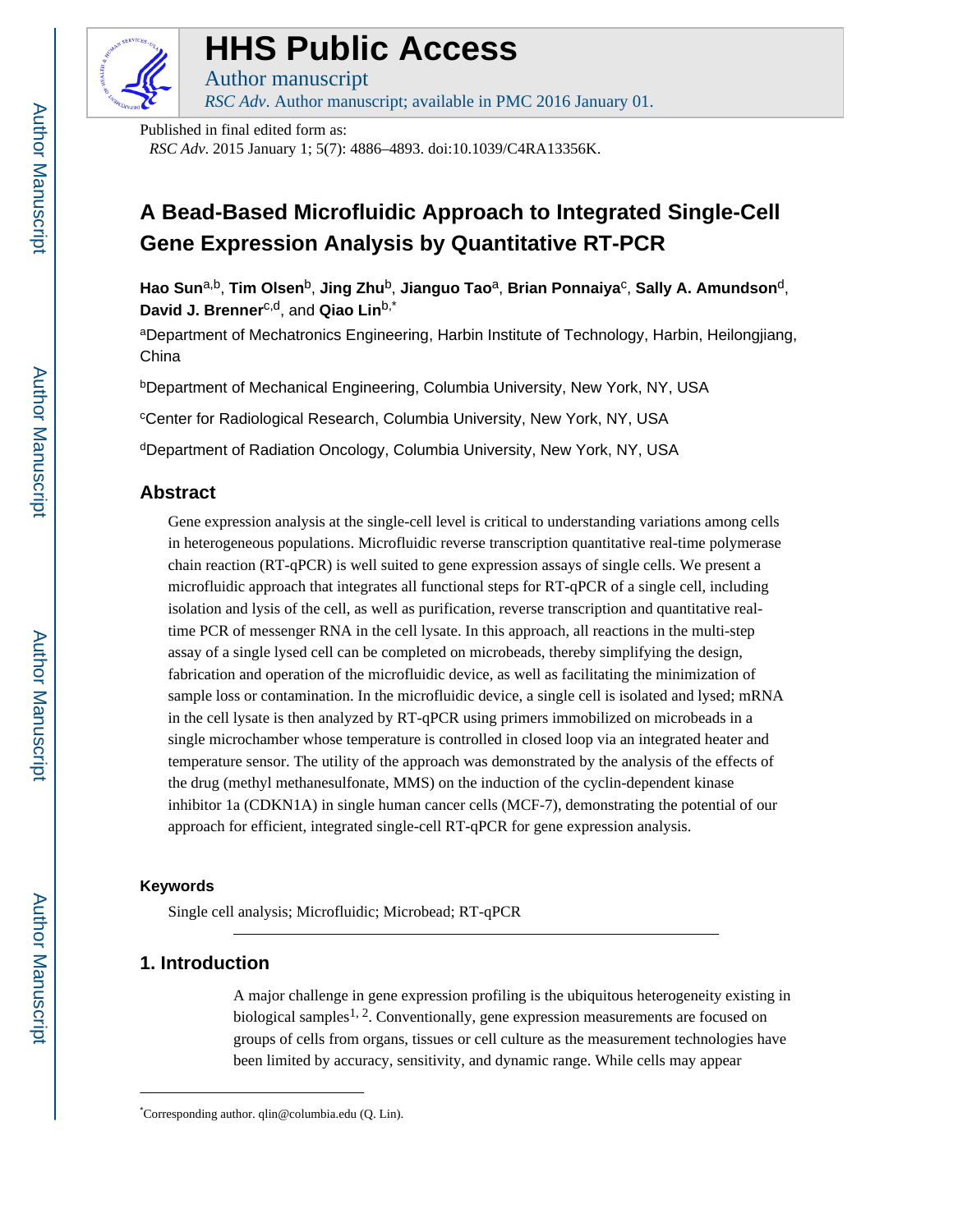morphologically identical, recent evidence reveals that gene expression level of individual cells in a population can vary due to cellular heterogeneity<sup>3</sup>. Thus, gene expression studies using groups of cells can fail to detect differences in the molecular composition of individual cells $1, 4$ .

Single-cell gene expression profiling, a method to assay the gene patterns in individual cells, is capable of alleviating the complexity of genetic variability caused by heterogeneity and has the potential to reveal intracellular molecular mechanisms and pathways<sup>5</sup>. For example, environmental stimuli lead to variations in expression which can be manifested at the level of single-cell gene regulatory networks<sup>6</sup> By quantifying the alterations in gene expression, the influence of the stimuli on genes can be identified. Most recently, by combining nextgeneration nucleic acid sequencing with improved biochemical methodologies such as template switching technology (Smart-seq)<sup>7</sup>, transcriptome *in vivo* analysis (TIVA)<sup>8</sup>, unique molecular identifiers (UMIs)<sup>9</sup> and fluorescent *in situ* RNA sequencing (FISSEQ)<sup>10</sup>, genetic analysis at the single cell or single molecule level has been used in applications such as personalizing therapy<sup>11</sup>, drug discovery<sup>12</sup> and embryonic stem cell research<sup>13</sup>. However, such assays have been technically challenging due to the low quantity and degradation of RNA from an individual cell<sup>14–16</sup>. A typical mammalian cell contains about 10–30 pg of RNA of which 1–5%, depending on cell type and physiological state, is mRNA corresponding to  $10^5 - 10^6$  molecules<sup>17</sup>.

Microfluidic technology is capable of rapid, sensitive and quantitative assays in small sample volumes while eliminating the need for labor intensive and potentially error-prone laboratory manipulation<sup>18</sup>. Much effort has been devoted to developing single-cell gene expression profiling analysis in microfluidics<sup>19–25</sup>. Microchip-based fluorescence in situ hybridization (FISH) has been used to detect and localize the presence or absence of specific  $DNA$  sequences<sup>26</sup>. Microchips have also been combined with emulsion reverse transcription polymerase chain reaction (eRT-PCR) by employing the thermoresponsive sol-gel switching properties of agarose. In comparison, microfluidic quantitative reverse transcription polymerase chain reaction (RT-qPCR), which detects gene expression through the creation of complementary DNA (cDNA) transcripts from RNA offers large dynamic ranges as well as high sensitivity and accuracy<sup>27, 28</sup>. For example, a microfluidic device for gene expression measurements was developed employing an open-loop infrared laser-based thermal control system where RNA templates from the lysate of cells can be quantitatively analyzed<sup>29</sup>. A microchip has also been presented to capture single cells and reverse transcribe messenger RNA (mRNA) in cell lysate to cDNA, which is fed into a commercial system (BioMark, Fluidigm) for analysis<sup>30</sup>. While representing significant progress towards single-cell gene expression profiling, these approaches require off-chip manual transfer of RNA (which is a common source of potential contamination to the samples), rely on offchip thermal control instrumentation, or involve rather complicated flow control components and operations.

We present an approach that, in contrast to existing microfluidic RT-qPCR methods, realizes complete microfluidic integration of single-cell RT-qPCR. This approach integrates isolation, immobilization and lysis of single cells with microbead-based purification, reverse transcription (RT) and quantitative real-time PCR (qPCR) of mRNA in the cell lysate,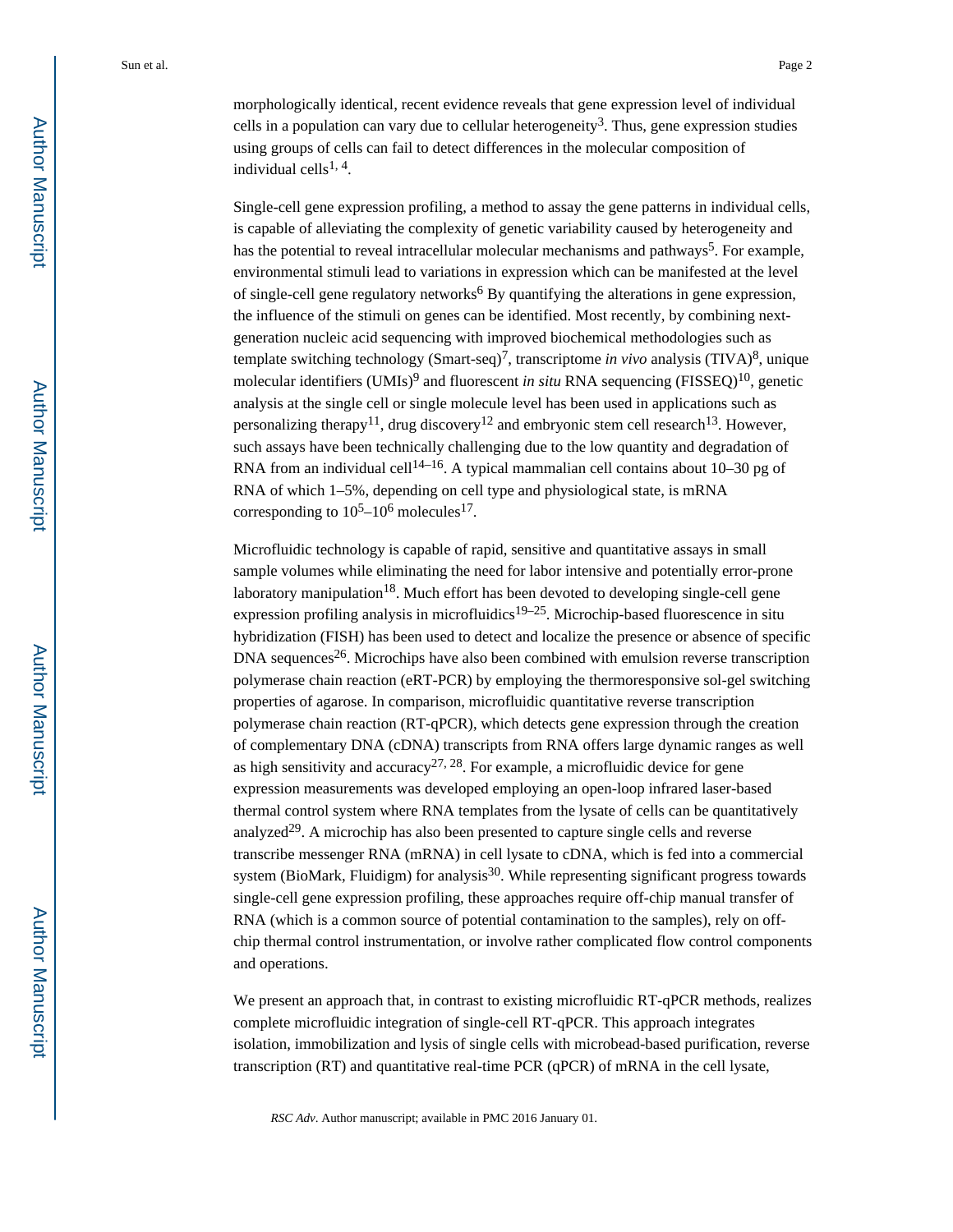without requiring off-chip manual transfer of cells and reagents between the individual reaction steps, and without using off-chip qPCR instruments. Furthermore, our approach affords implementation in a device that is simple in design, fabrication and operation. As such, the approach offers a high level of efficiency, allows minimization of loss or cross contamination of analytes (which is particularly significant for low mRNA abundance in the case of single cells), and is amenable to parallelized and multiplexed gene expression analysis. The utility of our approach for potentially enabling rapid, sensitive and reliable single-cell gene expression analysis is demonstrated by analysis of the effects of the drug (methyl methanesulfonate, MMS) on the induction of the cyclin-dependent kinase inhibitor 1a (CDKN1A) in single cells of the MCF-7 breast cancer cell line.

## **2. Principle, Design and Experimental**

#### **2.1 Principle**

The device is capable of cell-trapping, cell lysis and bead-based RT-qPCR. Hydrodynamic forces were employed for efficient and reliable isolation and immobilization of single cells, which is important to downstream quantitative single-cell genetic analysis including cell lysis, mRNA purification, reverse transcription and DNA duplication. Once immobilized, single cells were lysed chemically and mRNA templates from the lysate were captured using microbeads. The principle of mRNA capture relies on base pairing between the polyA tails of the mRNA and the oligo( $dT$ )<sub>25</sub> residues covalently coupled to the surface of the beads. For reverse transcription (RT) the bead-bound oligo( $dT$ )<sub>25</sub> functions as a primer for the synthesis of cDNA. After RT, the synthesized cDNA templates were amplified while the accumulation of products was real-time quantified using a hydrolysis probe/primer set (TaqMan®) (Fig. 1A). The reagent probe/primer consists of a fluorescein amidite (FAM) reporter dye, a minor groove binder (MGB) and a nonfluorescent quencher (NFQ). When the probe is intact, by the Förster resonance energy transfer<sup>31</sup>, the reporter fluorescence is suppressed by the quencher. During a PCR annealing process, the probe will bind to a complementary region of the target template. The quencher will be cleaved from the probe during the subsequent elongation process causing fluorescence of the reporter dye to increase. In addition, to correct for fluorescent fluctuations due to batch-to-batch changes in cavity volume and PCR component concentrations, a passive reference (ROX) was employed to normalize the FAM signal during real-time measurements. Fluorescent images of the beads were taken in two different colors (ROX and FAM) after each PCR cycle. Furthermore, the approach was applied to gene regulation studies by treating cells with MMS to detect drug induced single cell gene expression level alterations.

#### **2.2 Design**

The device consists of a temperature control chip with an integrated heater and temperature sensor, and a polydimethylsiloxane (PDMS) microchamber and a cell trapping unit (Fig. 1B). First, a single elliptically shaped reaction chamber (7.7 mm in length, 5.7 mm in width, 15 μm in height and 658±25 nL in volume) was designed for the two-step RT-qPCR process. The cell trapping unit consists of a neck-shaped channel (800 μm in length, 100 μm in width and 15 μm in height) with a protruding structure that reduces the channel width from 100 μm to 5 μm. The cell trapping unit was also equipped with a cell carrier flow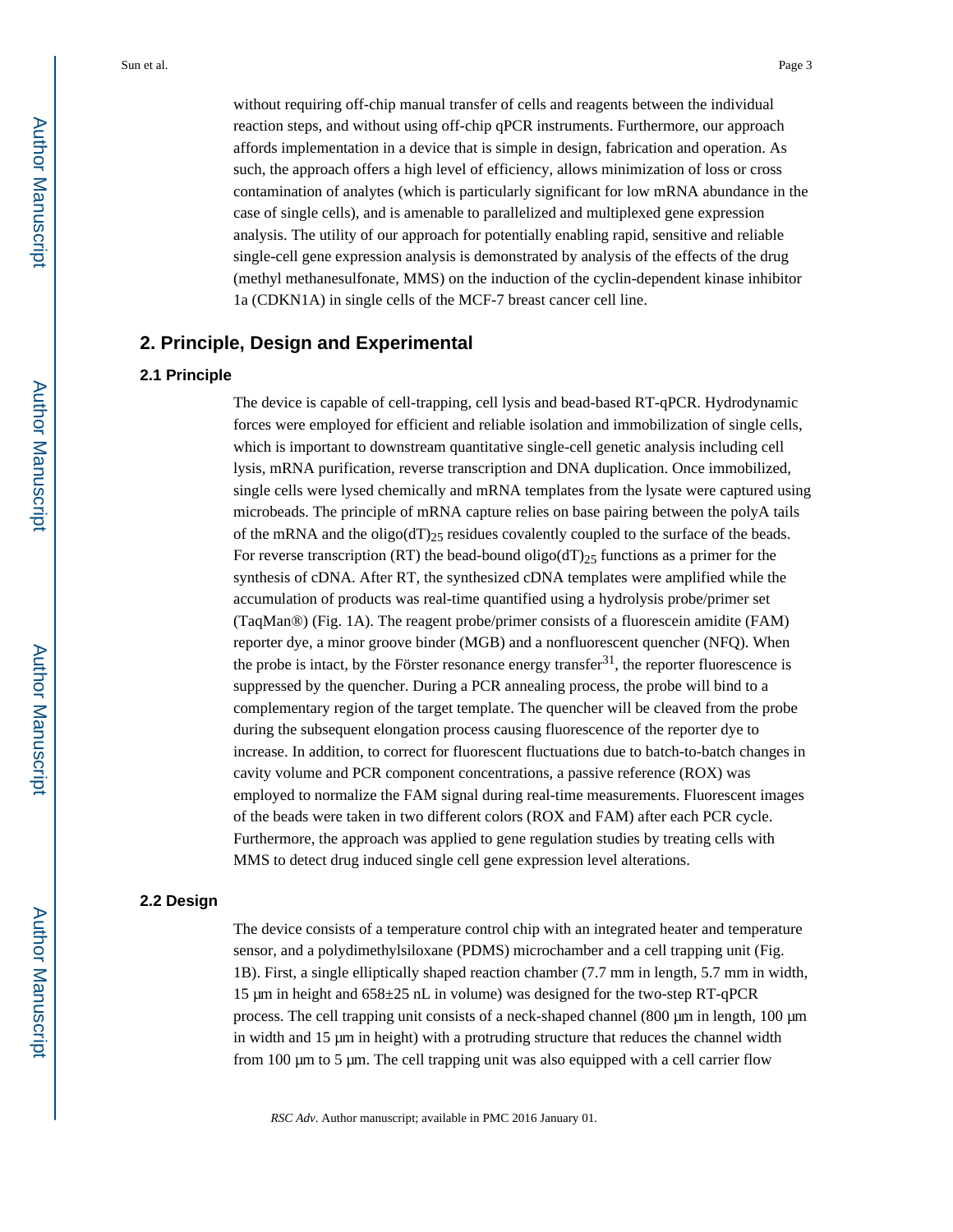outlet, a cell washing outlet and two pneumatic control channels (600 μm in length, 400 μm in width and 80 μm in height) to divert flow for cell trapping, and lysis. A serpentine-shaped temperature sensor (linewidth: 50 μm) and heater (linewidth: 400 μm) were integrated beneath the center of the reaction chamber. In addition, to inhibit reagent evaporation and diffusion caused by PDMS porosity, a transparent and pressure-sensitive adhesive film (3 mm in length and 0.5 mm in width) was bonded on top of the reaction chamber.

#### **2.3 Experimental Procedure**

Prior to each on-chip test, the device was incubated with 1 mg/mL BSA solution in PBS at room temperature for at least 30 min to prevent small molecule absorption into the PDMS surface. Before introduction into the device, beads were washed using binding buffer (20 mM Tris-HCl, pH 7.5, 1.0 M LiCl, 2 mM EDTA) from the Dynabeads® mRNA Kit and resuspended in a vial, and then were transferred to an RNase-free tube. The tube was placed over a magnet for 1 min, the supernatant was discarded and the binding buffer was added to resuspend the beads. Following the final supernatant removal, the beads were suspended in 2 μL binding buffer (approximately  $7.5 \times 10^6$ ) and introduced to the device using a microcapillary pipette. The beads entering the chamber were retained by an external magnetic placed underneath the chip, and the approximate number of beads was determined by analysis of the microscope image using ImageJ.

MCF-7 cells were incubated with MEM media supplemented with 10% FBS and 1% P/S, and were kept at 37 °C in a humidified incubator containing 5%  $CO<sub>2</sub>$ . Cells used in these experiments, which compared MMS modified cells with non-MMS modified cells, were from the same generation of MCF-7 cells to eliminate potential generational gene expression differences. Before each experiment, cells were collected through centrifugation resuspended at  $10^8$  cells/mL in MEM and then kept on ice. During the experiments, MCF-7 cell suspension was first diluted to  $10^5$  cells/mL in a microcentrifuge tube, and mixed to homogenize the suspension and break up cell clusters. The homogenized cell suspension was then driven into the device *via* a syringe pump while valves were used to manipulate the direction of the flow. The trapping structure was observed under a microscope. Since all cell containing flow was directed through the cell trapping unit and the width of the channel at the protruding structure within the trapping unit  $(5 \mu m)$  is smaller than the average diameter of MCF-7 cells  $(18\pm2 \text{ }\mu\text{m})^{32}$ , single cells were immobilized in the trap.

Once a single cell was trapped, the upstream control valve (Fig. 1B) was activated while the cell washing outlet was opened to direct (the potentially cell-containing) carrier fluid to the cell trapping outlet. On average, 1.5 cells were introduced into the device per second. Single cells were consistently trapped in the microchip in 150 seconds or less. A lysis solution (100 mM Tris-HCl, pH 7.5, 500 mM LiCl, 10 mM EDTA, 1% LiDS, 5 mM dithiothreitol) was used to chemically lyse the trapped cells. By mixing  $\text{oligo}(dT)_{25}$  beads with the cell lysate, mRNA templates from a single cell were captured and purified on bead surfaces.

Then, the beads were moved back to reaction chamber and retained by an external magnet. With the cell trapping and washing outlets closed and the upstream and downstream valves open (Fig. 1B), RT reagent was pipetted into the device chamber, followed by the closure of all the inlets and outlets. Then a pulsed temperature RT protocol was carried out (10 min at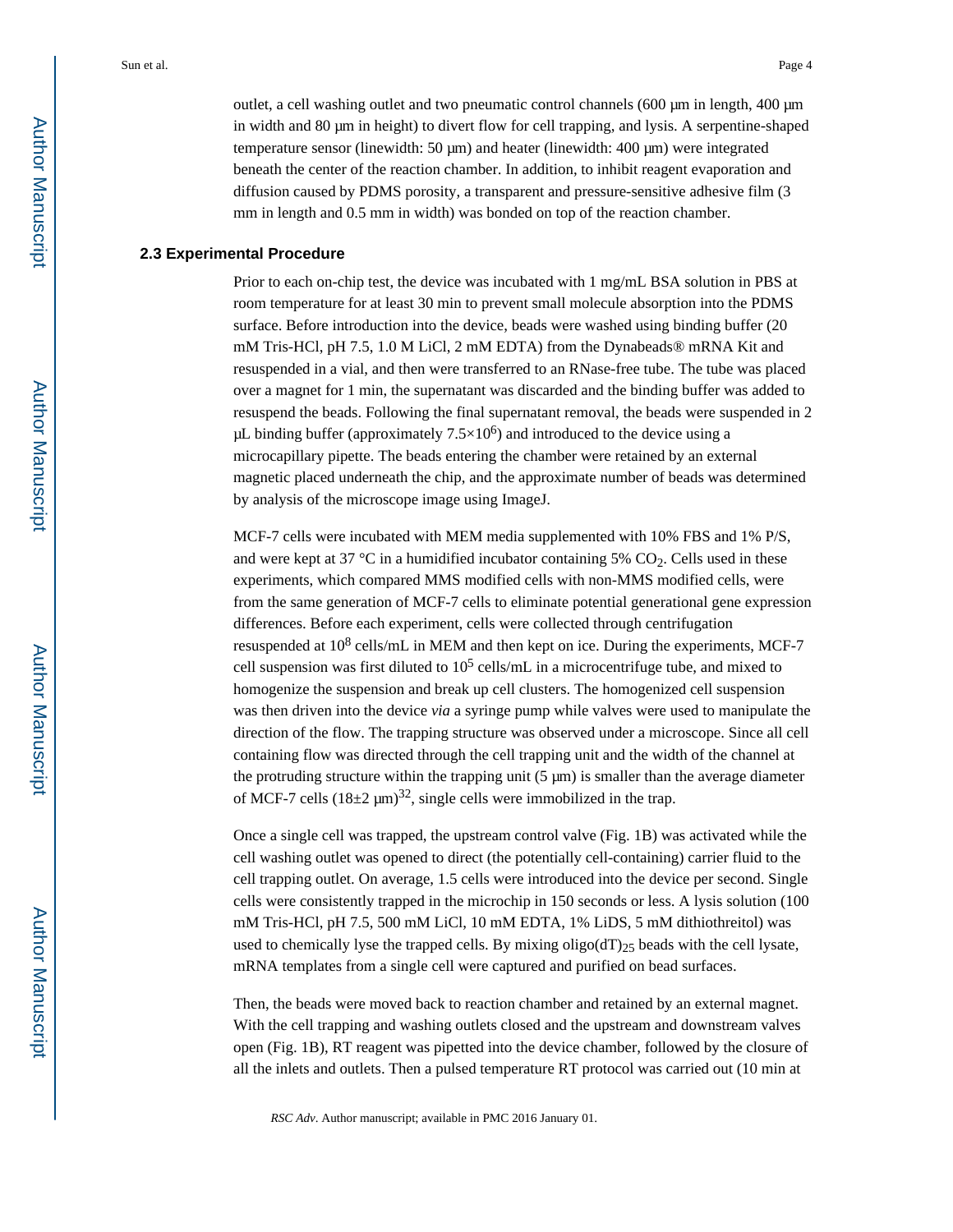25 °C and 50 min at 42 °C). Similarly, after RT, the PCR reagent was introduced into the device which simultaneously flushes away the RT reagent while the chip was situated on a magnet to immobilize the beads. Once PCR reagent completely filled the reaction chamber, all the outlets were sealed with plugs. Then the platform was placed on the stage of a fluorescent microscope. Each PCR process was initialized and thermocycled with the following protocols: 10 min at 95 °C, followed by 35 cycles of 15 s at 95 °C and 1 min at 60 °C. The whole operation process is shown in Fig. 1C.

#### **2.4 Microfluidic Device Fabrication**

The RT-qPCR chip was fabricated using standard multi-layer soft lithography microfabrication techniques. Chrome (10 nm) and gold (100 nm) thin films were deposited and patterned onto a glass slide (Fisher HealthCare, Houston, TX) followed by passivation. AZ 4620 photoresist (Clariant Corp., Branchburg, NJ) was first spun coated and patterned. Once developed, the photoresist was heated up to 200  $\degree$ C for 1 h, which is above the glass transition temperature of the photoresist. Thus, the reflowing of the photoresist forms channels with a rounded cross section. Then, on the same wafer, SU-8 photoresist (MicroChem Corp., Newton, MA) was spun coated and patterned to define the other parts of the flow layer mold. In parallel, the mold for the pneumatic control layer was fabricated from SU-8 and measured using a Dektak 3 profilometer. Then, PDMS (Dow Corning) was poured over the molds and an additional vapor barrier was embedded in the flow layer PDMS. Sheets bearing the microfluidic features were then peeled off the mold followed by inlet and outlet hole punching. Also, uncured PDMS was spun on a wafer to form a featureless membrane (20 μm in thickness). The membrane was then sandwiched between the flow and control layer by oxygen plasma. Finally, the PDMS device was bonded to the heater and sensor by oxygen plasma resulting in a packaged device. The details of the fabrication process are shown in Fig. SI-1.

#### **2.5 Experimental Set-up**

Closed-loop temperature control of the device chambers was achieved using the integrated temperature sensor and heater with a proportional-integral-derivative (PID) algorithm implemented in a LabVIEW (National Instruments Corp., TX) program on a personal computer. The resistance of the sensor was measured by a digital multimeter (34420A, Agilent Technologies Inc., CA), and the heater was connected to a DC power supply (E3631, Agilent Technologies Inc., CA). The microfluidic valves of the device were controlled by individual pressure regulators (Concoa, Virginia Beach, Virginia) interfaced *via* 20 gauge stainless steel tubing (BD, Franklin Lakes, NJ) and Tygon tubing (ID: 0.79 mm, OD: 2.38 mm, Saint-Gobain, Grand Island, NY). The inlets and outlets of the device were sealed off by polycarbonate plugs. The fluorescent intensity of the reaction was measured from images acquired by an inverted epifluorescence microscope (IX81, Olympus, Center Valley, PA) with a CCD camera (c8484, Hamamatsu, Boston, MA) of the reaction chamber. The schematic of the experimental set-up is shown in Fig. 2.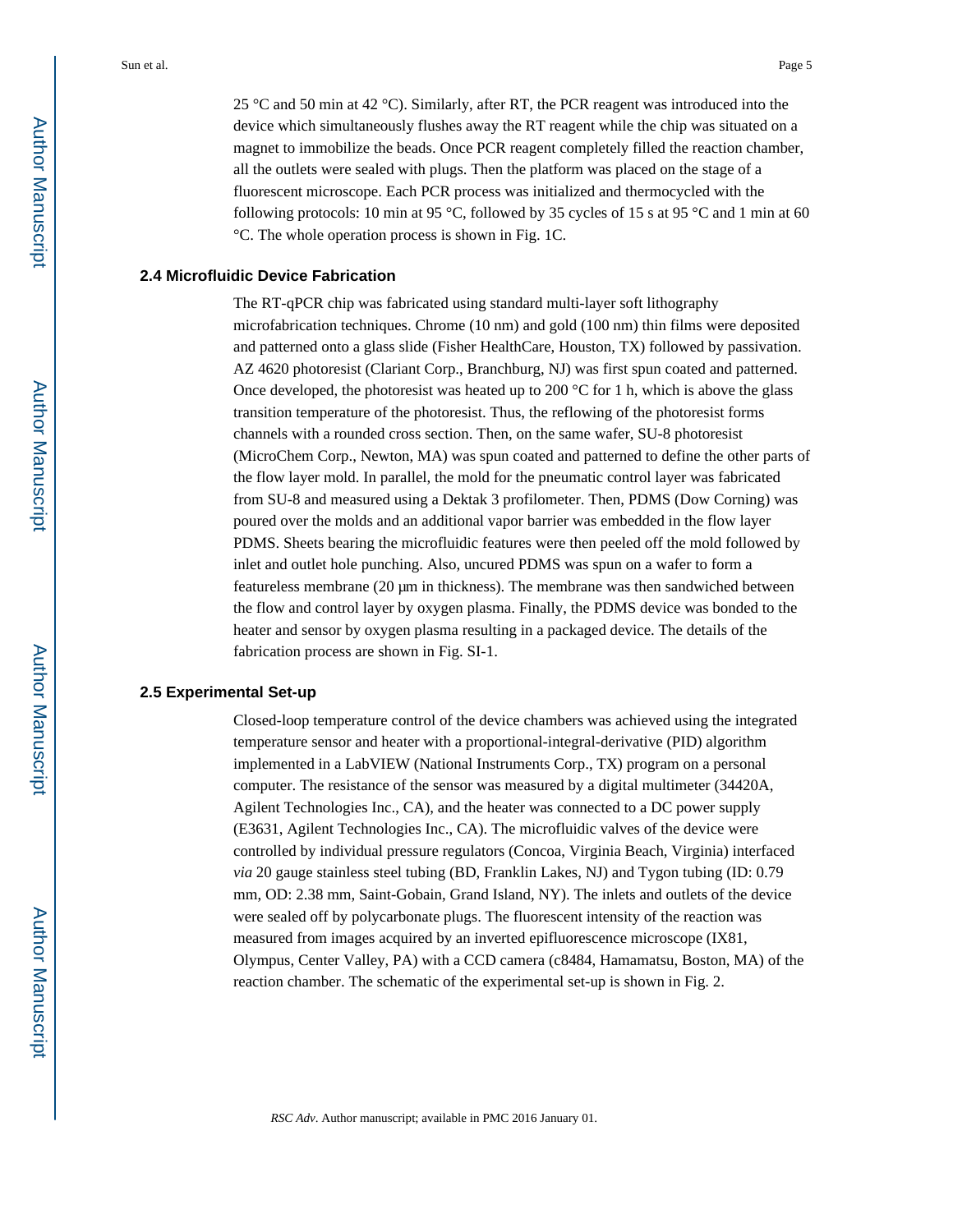#### **2.6 Materials**

MCF-7 cell lines were obtained from the American Type Culture Collection (ATCC, Manassas, VA). The Minimum Essential Medium (MEM), fetal bovine serum (FBS), penicillin-streptomycin (P/S, penicillin 10<sup>4</sup> unit/mL, streptomycin 10<sup>4</sup> mg/mL), 0.25% Trypsin-Ethylenediaminetetraacetic acid (EDTA), Dulbecco's phosphate-buffered saline (D-PBS), Vybrant multicolor cell-labeling kit (DiI, DiO and DiD), Dynabeads® mRNA Kit, TaqMan<sup>®</sup> reverse transcription reagents,  $\text{oligo}(dT)_{16}$  (50 µM) primer, CDKN1A primer/ probe set (product number: Hs99999142\_m1), XenoRNA control  $(10^5 \text{ copies/}\mu\text{L})$ , TaqMan® Gene Expression master mix, thin-walled RNase-free PCR Tubes (0.2 mL), RNase-free water, RNaseZap Wipes, and MicroAmp® optical adhesive film for the evaporation barrier were purchased from Thermo Fisher Scientific Inc. (Grand Island, NY). Methyl methanesulfonate (~99%) and bovine serum albumin (BSA, 98%) were obtained from Sigma-Aldrich (St. Louis, MO).

## **3. Results and Discussion**

In the experiments, we first performed on-chip thermal control characterization and microscope imaging calibration (Supplementary Information), as well as the influence of bead quantity, cell trapping, cell lysis, mRNA capture, and on-chip RT-PCR in the microchamber. We then demonstrated gene expression analysis through RT-qPCR of MMS treated and untreated single cells.

#### **3.1 On-chip Experimental Validation**

A hydrolysis primer/probe set and  $2\times10^4$  copies XenoRNA were used to demonstrate the feasibility of on-chip RT-PCR. XenoRNA templates were reverse transcribed and amplified *via* 35 cycles of PCR. The amplification was compared with the no-template control (NTC). The protocol of the test is shown in Table SI-1. The fluorescent images and background subtracted fluorescent intensity are shown in Fig. 3A. For the on-chip RT-PCR of  $2\times10^4$ copies XenoRNA, the fluorescent image of reporter showed much greater fluorescent intensity than the NTC sample. The mean fluorescent intensity value of three XenoRNA samples after 35-cycles of PCR was  $2.7\pm0.2$  compared to  $0\pm0.05$  with the NTC. This indicates there was a significant amplification of XenoRNA templates and negligible amplification of the NTC. Furthermore the consistent fluorescent intensity indicates that the reagent concentrations were stable during on-chip RT-PCR. Thus, we can conclude that the reagent absorption and evaporation during the thermal cycling process were effectively inhibited.

#### **3.2 Optimization of Bead Volume Fraction in the Microchamber**

We performed the optimization of the number of magnetic microbeads in the microchamber. With the microchamber containing varying numbers (from  $7.5 \times 10^5$  to  $7.5 \times 10^6$ ) of beads, XenoRNA templates ( $10^5$  copies), approximately representing the amount of mRNA contained in a single cell) were amplified on the chip *via* 35 cycles of RT-PCR and detected by hydrolysis probes. The fluorescent intensity of the beads was measured at the end of the 35-cycle RT-PCR process for each bead quantity (Fig. 3B). The testing protocol is shown in Table SI-2. The fluorescence intensity, and hence the PCR reaction yield, initially increased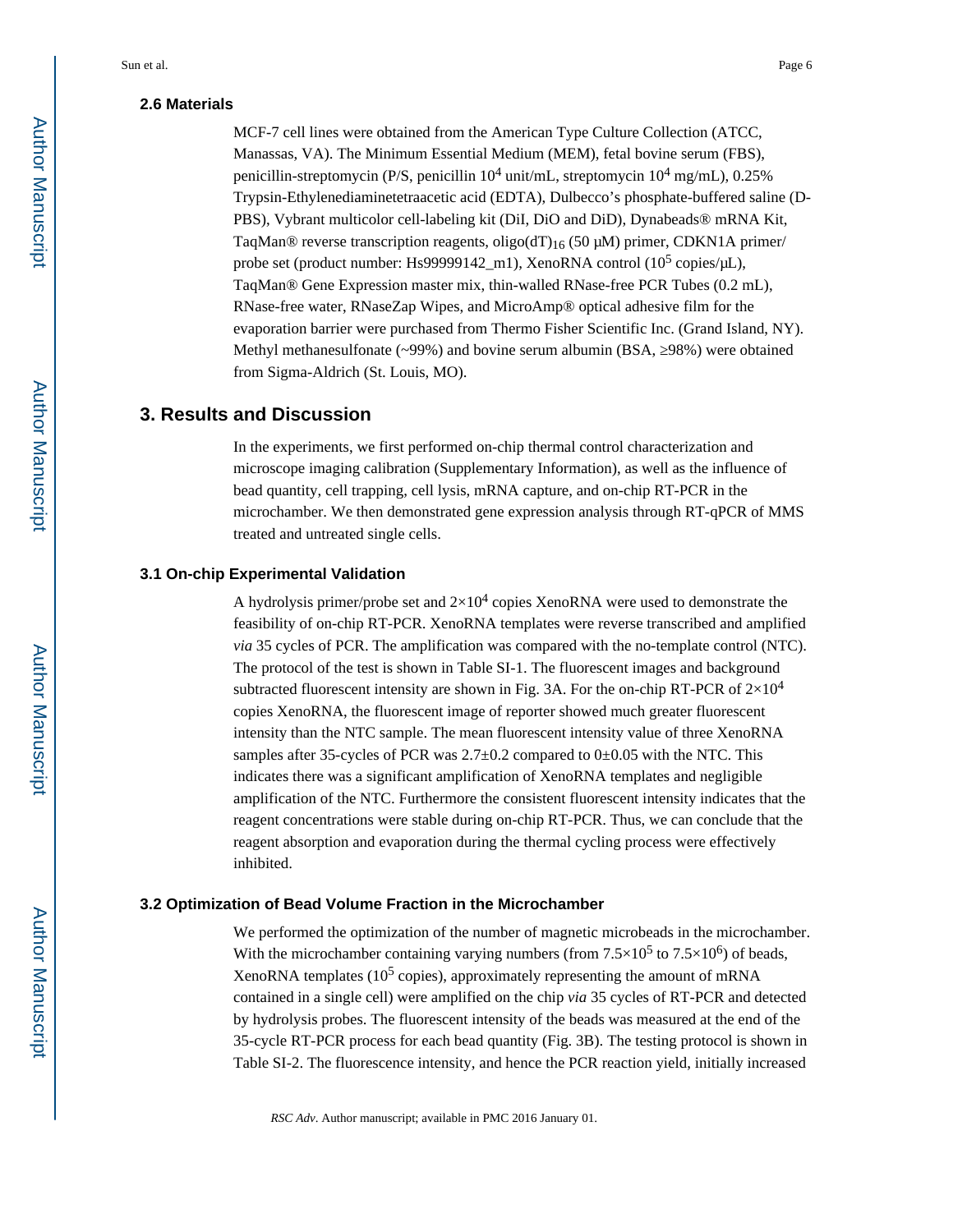with the number of beads in the chamber, reaching a maximum value at  $3.75 \times 10^6$  beads, and then decreased as the bead quantity further increased. According to manufacturer-supplied information on the XenoRNA capture capacity of oligo( $dT$ )<sub>25</sub> functionalized beads, the optimum bead quantity  $(3.75\times10^6)$  is the number of beads approximately required to capture all the  $10<sup>5</sup>$  copies XenoRNA. Thus, the initial increase in the PCR reaction yield reflected more mRNA being captured on the increasing number of beads. When the bead quantity exceeded the optimal value and further increased, it is likely that no additional copies of XenoRNA were captured in the chamber, while the decreasing net reaction volume in the chamber (with  $3.75 \times 10^6$  and  $7.5 \times 10^6$  beads occupying roughly 9% and 19% of the chamber volume, respectively) caused a decrease in the reaction yield and the resulting fluorescence intensity. In subsequent RT-qPCR experiments in our device, we used this optimum bead quantity for experiments involving single cells, each of which was estimated to contain  $10<sup>5</sup>$  $10^6$  copies of mRNA $^{10}$ .

#### **3.3 On-chip mRNA Capture Efficiency Testing**

Using the same primers (oligo( $dT$ )<sub>25</sub>), we performed experiments to assess bead-based mRNA capture efficiency. Different copy numbers of XenoRNA samples  $(10^4, 2 \times 10^4,$  $5 \times 10^4$  and  $10^5$ ) were captured by 3.75 $\times 10^6$  beads and the effluents were transferred to micro tubes and mixed with another bead solution including  $3.75 \times 10^6$  beads with bound  $oligo(dT)<sub>25</sub> primers. RT-qPCR was then performed. The protocol for this experiment is$ shown in Table SI-3. Under these conditions the same primers were used allowing for direct comparison of the binding effluent and positive control qPCR. The results are shown in Fig. 3C. The value of Rn, indicating the magnitude of the fluorescent signals and therefore amplification generated by PCR, was 2.9 for positive control (PC,  $10^5$  XenoRNA with  $3.75 \times 10^6$  beads) after 40 cycles of PCR (Fig. 3C). While for the effluents the Rn values remained below the threshold. Thus, we can conclude that after bonding, all the XenoRNA were captured by  $3.75 \times 10^6$  beads and an undetectable amount of free RNA templates were residual in the binding waste. In addition, the lack of amplified products in the effluent verified that there was no significant bead loss as the chamber was flushed with buffer.

#### **3.4 PCR Efficiency, Sensitivity and Repeatability**

Similarly, to test the PCR efficiency, sensitivity and repeatability of our microfluidic approach, we performed on-chip RT-qPCR using known copies of XenoRNA and compared the results to in-tube bead-based and solution-phase RT-qPCR performed under identical experimental conditions (Fig. 3D). The details of the procedure are shown in Table SI-4. For on-chip RT-qPCR, the mean  $C_q$  values with  $10^4$ ,  $2\times10^4$ ,  $5\times10^4$  and  $10^5$  copies XenoRNA were 29.7 28.7, 27.3 and 26.4 respectively. The corresponding in-tube bead-based *Cq* values were 34.3, 33.9, 32.3 and 31.2 and the solution-phase *Cq* values were 33.7, 32.6, 31.1 and 29.9 respectively. Thus, the on-chip reactions had much lower mean  $C_q$  values than in-tube reactions, suggesting a more sensitive amplification process in the microfluidic device under the given experimental conditions. Additionally, we evaluated the PCR efficiency defined by (10−1/*<sup>k</sup>* -1)×100%, where *k* is the slope of the *Cq* as a function of the logarithm of the template copy number (Fig. 3D) $^{33}$  We found that under the given experimental conditions, the PCR efficiency for the on-chip bead-based PCR testing (99.7%) was considerably higher than those for in-tube bead-based PCR (80.2%) and in-tube solution-phase PCR (83.9%).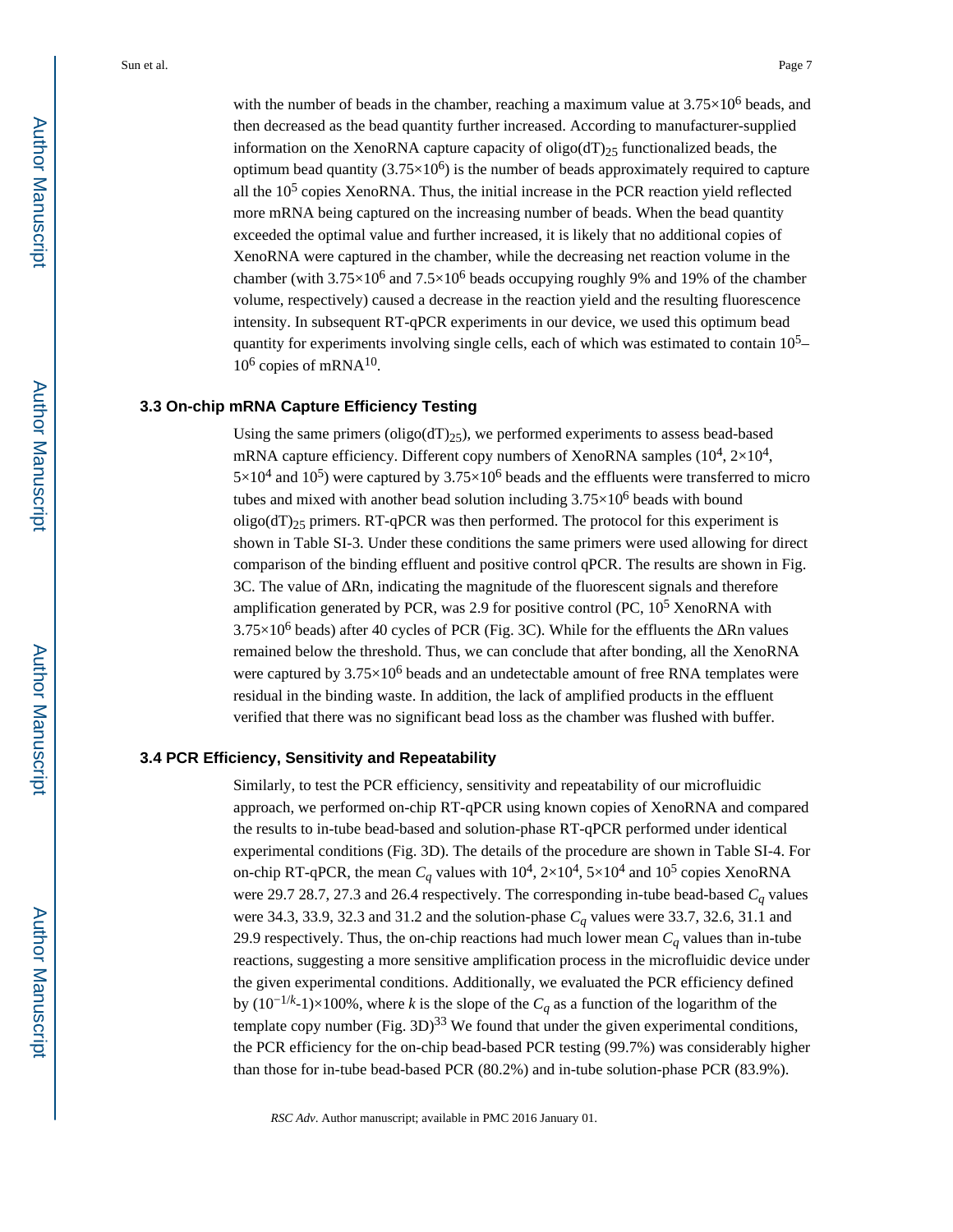This improved efficiency for on-chip PCR was likely attributable to more efficient molecular interactions in the microscale reaction environment<sup>18–24, 31, 32</sup>.

#### **3.5 Single-Cell Isolation and Lysis**

First, we investigated the single-cell trapping efficiency of the approach. The volume ratio of Vybrant dye and cell suspension  $(10^6 \text{ cell/mL})$  was 1:200. Using different carrier flow velocities, cells were dispensed at a fixed cell density and transported to the trapping region. The relationship between the flow rate of cell suspension and the ability of the trap to immobilize a single cell was analyzed (Fig. 4).

To assess the probability of a single cell being trapped in the device, we conducted repeated experiments, in each of which a dilute cell suspension  $(10^5 \text{ cells/mL})$  was introduced into the device for cell trapping (Fig. 4A). The ratio of the number of experiments in which a single cell was successfully trapped to the total number of experiments provided a measure of cell trapping probability. Higher flow rates were found to cause a lower trapping probability as cells tended to pass through the trap because of the increased stress caused by the flow (Fig. 4B)<sup>34</sup>. However, a lower flow rate would require a longer trapping time, or the time from the start of cell dispensing to the instant when a single cell was trapped, which could potentially impair the cell activity. To assess the combination of these effects, we defined a normalized trapping efficiency by  $\varepsilon = C\rho/t$ , where  $\rho$  is the trapping probability, *t* is the trapping time, and the scaling factor  $C = (t/\rho)_{max}$  is the maximum of the ratio  $t/\rho$ calculated from the measurements. This parameter, obtained at flow rates ranging from 5 to 30 nL/s, was found to increase with the flow rate until reaching the 100% maximum at 15 nL/s, and then decreased as the flow rate further increased (Fig. 4C). Therefore, the optimum flow rate of 15 nL/s for cell suspensions  $10^5$  cells/mL in concentration was used in all subsequent single-cell gene expression analysis experiments.

We then studied the effects of cell lysis time on single-cell RT-qPCR. Single cells were trapped on-chip and incubated in lysis buffer (RNase proof) for different lengths of time, while microbeads preloaded in reaction chamber were transferred to the cell trapping unit, now containing cell lysate, by movement of an external magnet. After incubation, the beads were moved back to the reaction chamber, and on-chip two-step RT-PCR was carried out to amplify the bead-bound mRNA templates and the reaction yield was analyzed (Fig. 4D). When cells were exposed to lysis buffer for less than 5 min, the end-point fluorescent intensity of RT-PCR increased with increasing time. However, at lysis times longer than 5 minutes, the signal decreased with increasing time. For short lysis times, the mRNA release process was incomplete. Extending the lysis time can increase the amount of mRNA released and the RT efficiency until enough time has passed where all mRNA have been released. Further increasing lysis duration can cause mRNA damage by RNase as the activity of the RNase inhibitor can be affected by oxidation. Thus, in the following experiments, we chemically lysed the trapped single cells for 5 min.

#### **3.6 Fully Integrated Single-Cell Gene Expression Profiling**

All steps of single-cell RT-qPCR were integrated in our device. We detected chemically induced alterations in single-cell gene expression of MCF-7 cells treated with MMS. The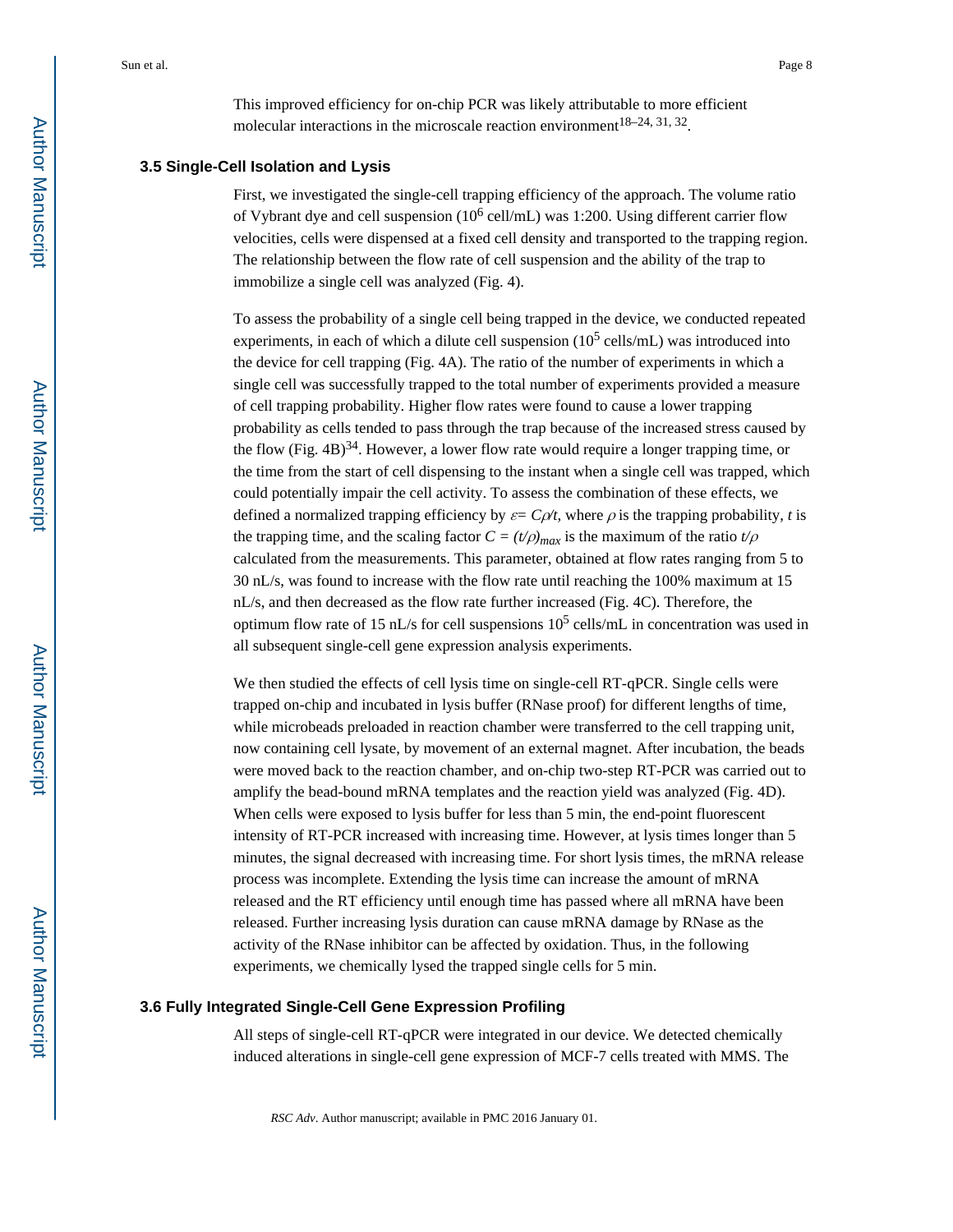The amplification of the CDKN1A gene is shown in Fig. 5A. The threshold was calculated to be 0.07. For untreated (red line) and MMS treated single cells (blue line), the  $C_q$  values were 32.3 and 26.8 (Fig. 5B). The standard deviations of Rn during the whole 35-cycle qPCR were below 0.04 and 0.01 for treated and untreated single cells respectively. Furthermore, the fluorescent images of the device at the first cycle and the 35<sup>th</sup> cycle of PCR indicated there was significant amplification of the CDKN1A gene in the reaction chamber. The ROX intensity detected during the entire RT-qPCR process was presented in Figure SI-6. The fluorescent intensity testing of no-template control was demonstrated in Figure SI-7.

Encoding by the CDKN1A gene which is located on chromosome 6 (6p21.2), p21/WAF1 can bind to and inhibit CDK activity, preventing phosphorylation of critical cyclindependent kinase substrates and blocking cell cycle progression $35$ . In our fully integrated single-cell gene expression profiling, the mean C*q* value of MMS treated single MCF-7 cells was 5.48 cycles lower than the value for untreated single cells. Thus, the amount of starting templates in 2.5 h MMS treated MCF-7 cells was about 45 folds higher than in untreated single MCF-7 cells. After the MMS treatment, the transcript levels of the CDKN1A gene had been upregulated significantly and detected in our microchip. The results demonstrated the utility of our approach for potentially enabling rapid, sensitive and reliable single-cell gene expression analysis.

## **Conclusions**

In this work, we have developed a bead-based microfluidic approach for integrated RTqPCR at the single cell level. We first tested the mRNA capture efficiency and capacity of the bead, and evaluated the efficiency, sensitivity and repeatability of on-chip bead-based PCR in the microdevice. Then, the on-chip cell trapping and lysis efficiencies were studied. To demonstrate the utility of the approach, we tested the gene expression levels of MMS treated and untreated single MCF-7 cells using our approach. The experimental results showed that the PCR efficiency and the sensitivity of RT-qPCR can be significantly enhanced by using our integrated approach. We also showed that our approach is capable of detecting the expression of CDKN1A gene upregulated by MMS treatment within 27 cycles at the single cell level. These results demonstrated the utility of our approach for potentially enabling rapid, sensitive and reliable single-cell gene expression analysis. In future work, we will extend this approach to construct a microfluidic array that will allow parallelized and multiplexed single-cell RT-qPCR, which will ultimately enable high-throughput single-cell gene expression analysis in basic biological research and clinical diagnostics.

## **Supplementary Material**

Refer to Web version on PubMed Central for supplementary material.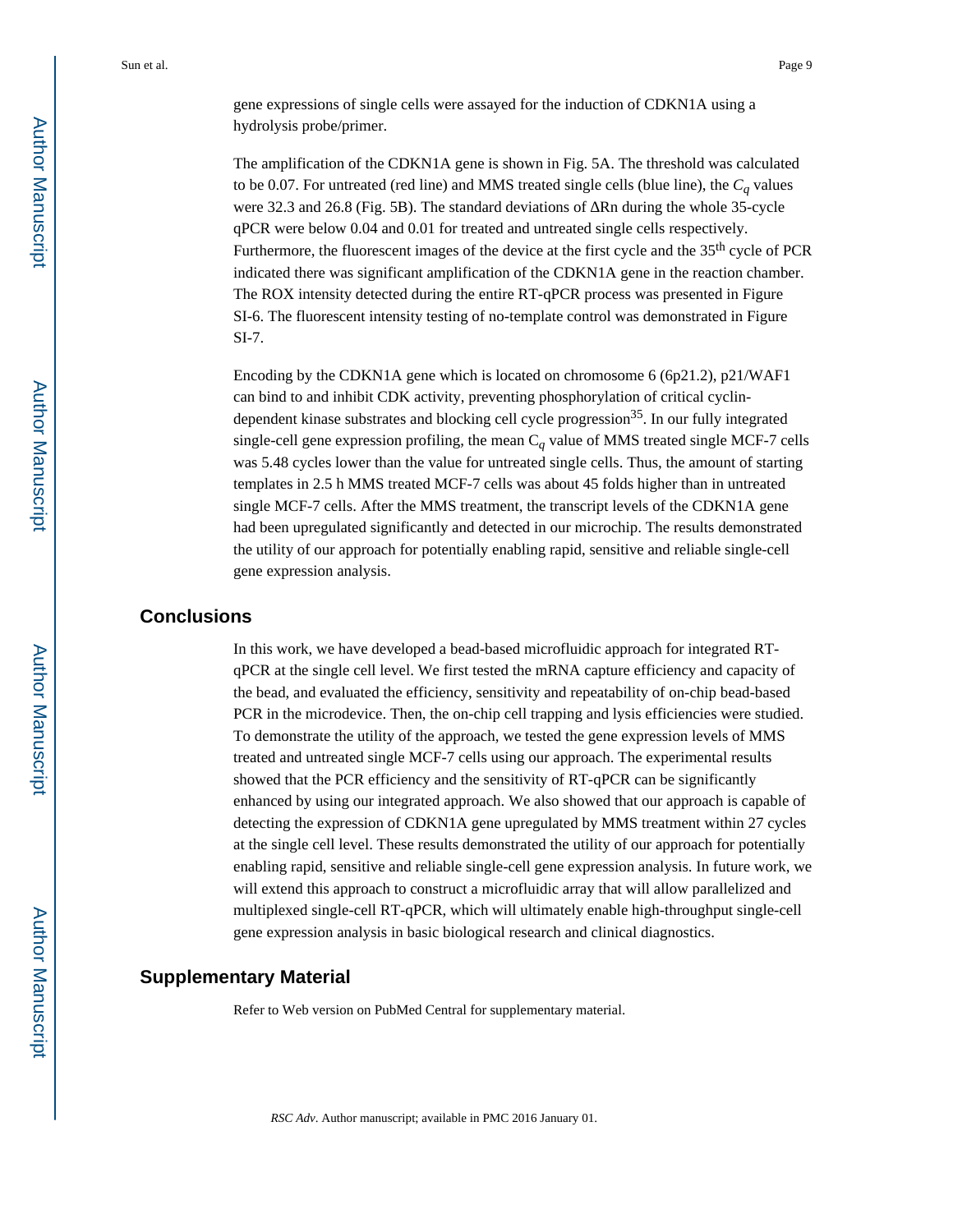## **Acknowledgments**

We gratefully acknowledge financial support from the National Institutes of Health (Award Nos. 5U19AI067773, 2P41EB002033 and 8R21GM104204). The authors would like to thank Dr. Jung-Chi Liao for granting access to an Olympus IX 81 fluorescent microscope, and Dr. Lubomir Smilenov for the help in using an Applied Biosystems 7900HT Fast Real-Time PCR system. H.S. also appreciates a National Scholarship from the China Scholarship Council.

## **References**

- 1. Wills QF, Livak KJ, Tipping AJ, Tipping AJ, Enver T, Goldson AJ, Sexton DW, Holmes C. Nature Biotechnology. 2013; 31:748–752.
- 2. Sandberg R. Nature Methods. 2014; 11:22–24. [PubMed: 24524133]
- 3. Narsinh KH, Sun N, Sanchez-Freire V, Lee AS, Almeida P, et al. Journal of Clinical Investigation. 2011; 121:1217–1221. [PubMed: 21317531]
- 4. Tan DWM, Jensen KB, Trotter MWB, Connelly JT, Broad S, Watt FM. Development. 2013; 140:1433–1444. [PubMed: 23482486]
- 5. Trapnell C, Cacchiarelli D, Grimsby J, Pokharel P, Li S, Morse M, Lennon NJ, Livak KJ, Mikkelsen TS, Rinn JL. Nature Biotechnology. 2014; 32:381–386.
- 6. Moignard V, Macaulay IC, Swiers G, Buettner F, Schütte J, et al. Nature cell Biology. 2013; 15:363–372.
- 7. Picelli S, Björklund ÅK, Faridani OR, et al. Nature Methods. 2013; 10:1096–1098. [PubMed: 24056875]
- 8. Lovatt D, Ruble BK, Lee J, et al. Nature Methods. 2014; 11:190–196. [PubMed: 24412976]
- 9. Islam S, Zeisel A, Joost S, et al. Nature Methods. 2013; 11:163–166. [PubMed: 24363023]
- 10. Lee JH, Daugharthy ER, Scheiman J, et al. Science. 2014; 343:1360–1363. [PubMed: 24578530]
- 11. Beckman RA, Schemmann GS, Yeang CH. Proceedings of the National Academy of Sciences. 2012; 109:14586–14591.
- 12. Spaethling JM, Eberwine JH. Current Opinion in Pharmacology. 2013; 13:786–790. [PubMed: 23725882]
- 13. Cao S, Han J, Wu J, et al. BMC Genomics. 2014; 15:4. [PubMed: 24383959]
- 14. Adiconis X, Borges-Rivera D, Satij R, et al. Nature Methods. 2013; 10:623–629. [PubMed: 23685885]
- 15. Sanchez-Freire V, Ebert AD, Kalisky T, et al. Nature Protocols. 2012; 7:829–838.
- 16. Ramsköld D, Luo S, Wang YC, et al. Nature Biotechnology. 2012; 30:777–782.
- 17. Carter MG, Sharov AA, VanBuren V, Dudekula DB, Carmack CE, Nelson C, et al. Genome Biology. 2005; 6:R61. [PubMed: 15998450]
- 18. Mark D, Haeberle S, Roth G, von Stetten F, Zengerle R. Chemical Society Reviews. 2010; 39:1153–1182. [PubMed: 20179830]
- 19. Jiang G, Harrison DJ. Analyst. 2000; 125:2176–2179. [PubMed: 11219049]
- 20. Hong JW, Studer V, Hang G, et al. Nature Biotechnology. 2004; 22:435–439.
- 21. Marcus JS, Anderson WF, Quake SR. Analytical Chemistry. 2006; 78:3084–3089. [PubMed: 16642997]
- 22. Bontoux N, Dauphinot L, Vitalis T, et al. Lab on a Chip. 2008; 8:443–450. [PubMed: 18305863]
- 23. Toriello NM, Douglas ES, Thaitrong N, et al. Proceedings of the National Academy of Sciences. 2008; 105:20173–20178.
- 24. Zare RN, Kim S. Annual Review of Biomedical Engineering. 2010; 12:187–201.
- 25. Avesar J, Arye TB, Levenberg S. Lab on a Chip. 2014; 14:2161–2167. [PubMed: 24671389]
- 26. Matsunaga T, Hosokawa M, Arakaki A, Taguchi T, Mori T, Tanaka T, et al. Analytical Chemistry. 2008; 80:5139–5145. [PubMed: 18537270]
- 27. Nolan T, Hands RE, Bustin SA. Nature Protocols. 2006; 1:1559–1582.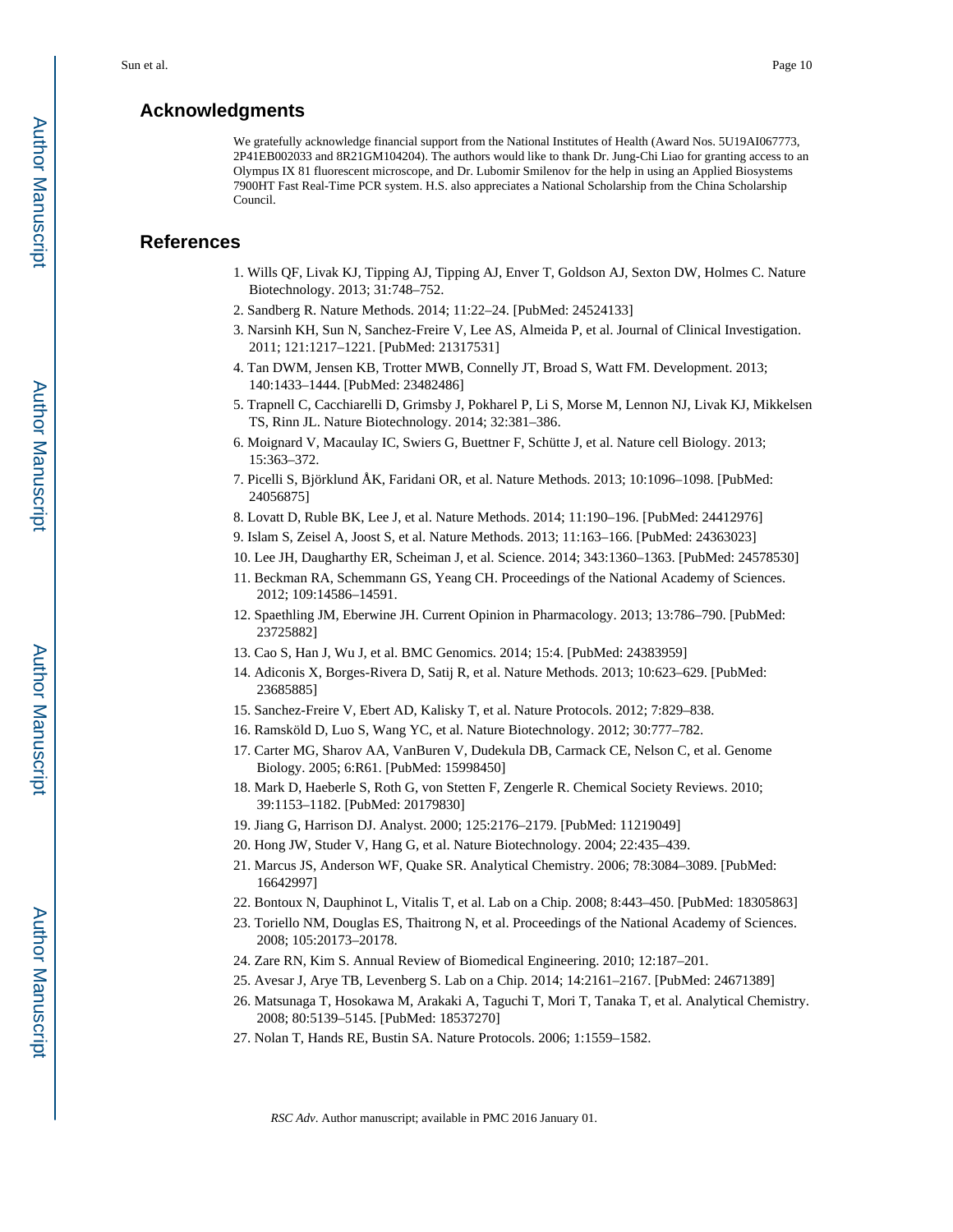- 28. Bustin SA, Benes V, Garson JA, et al. Clinical Chemistry. 2009; 55:611–622. [PubMed: 19246619]
- 29. Saunders DC, Holst GL, Phaneuf CR, Pak N, Marchese M, Sondej N, et al. Biosensors and Bioelectronics. 2013; 44:222–228. [PubMed: 23434757]
- 30. White AK, VanInsberghe M, Petriv OI, Hamidi M, Sikorski D, Marra MA, et al. Proceedings of the National Academy of Sciences. 2011; 108:13999–14004.
- 31. Clegg RM. Current Opinion in Biotechnology. 1995; 6:103–110. [PubMed: 7534502]
- 32. Arya SK, Lee KC, Bin Dah'alan D, Daniel, Rahman ARA. Lab on a Chip. 2012; 12:2362–2368. [PubMed: 22513827]
- 33. Ramakers C, Ruijter JM, Deprez RHL, et al. Neuroscience Letters. 2003; 339:62–66. [PubMed: 12618301]
- 34. Kumano I, Hosoda K, Suzuki H, et al. Lab on a Chip. 2012; 12:3451–3457. [PubMed: 22825740]
- 35. Abbas T, Dutta A. Nature Reviews Cancer. 2009; 9:400–414.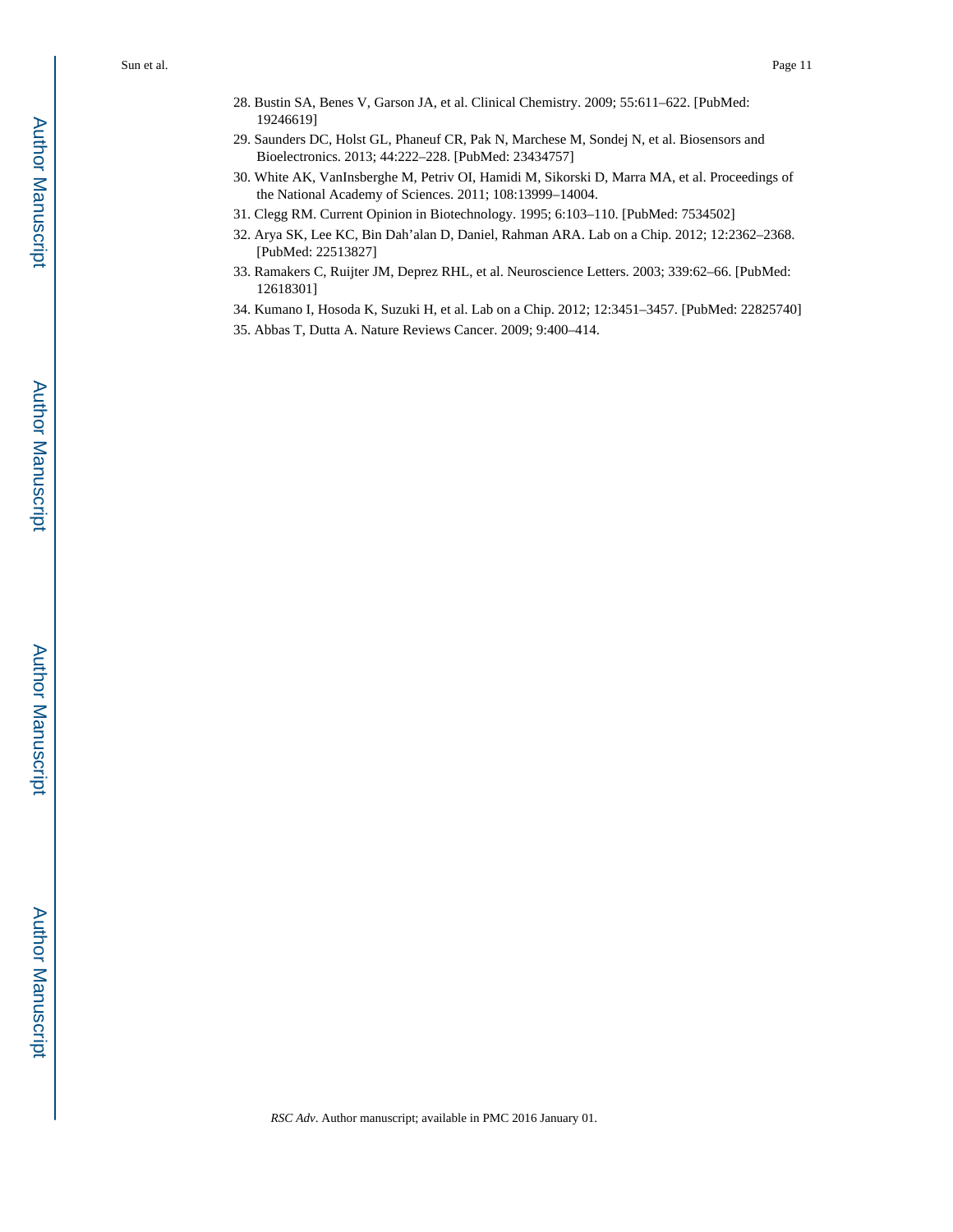

#### **Figure 1.**

The microfluidic RT-qPCR device: (A) Bead-based RT-qPCR principle. Oligo( $dT_{25}$  bead (2.8±0.2 μm) is composed of a superparamagnetic particle and a polymer shell. The bead can specifically target and capture mRNA molecules from virtually any crude sample and eliminate the need to purify total RNA when the desired information-bearing nucleic acid is mRNA. (B) Schematic of the device. (C) Operation of the device.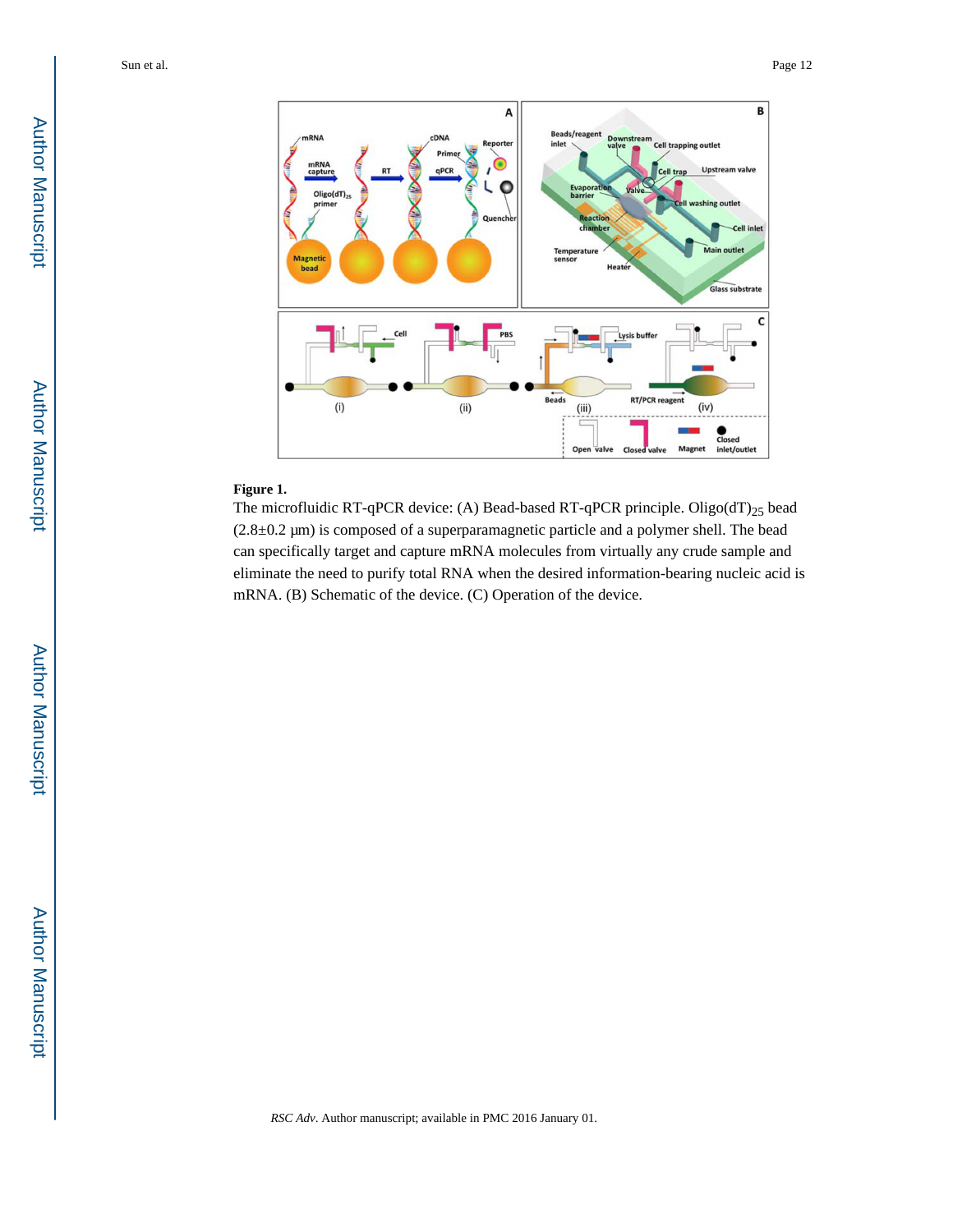

## **Figure 2.**

Schematic of the experimental set-up with a photograph of a packaged device in the inset.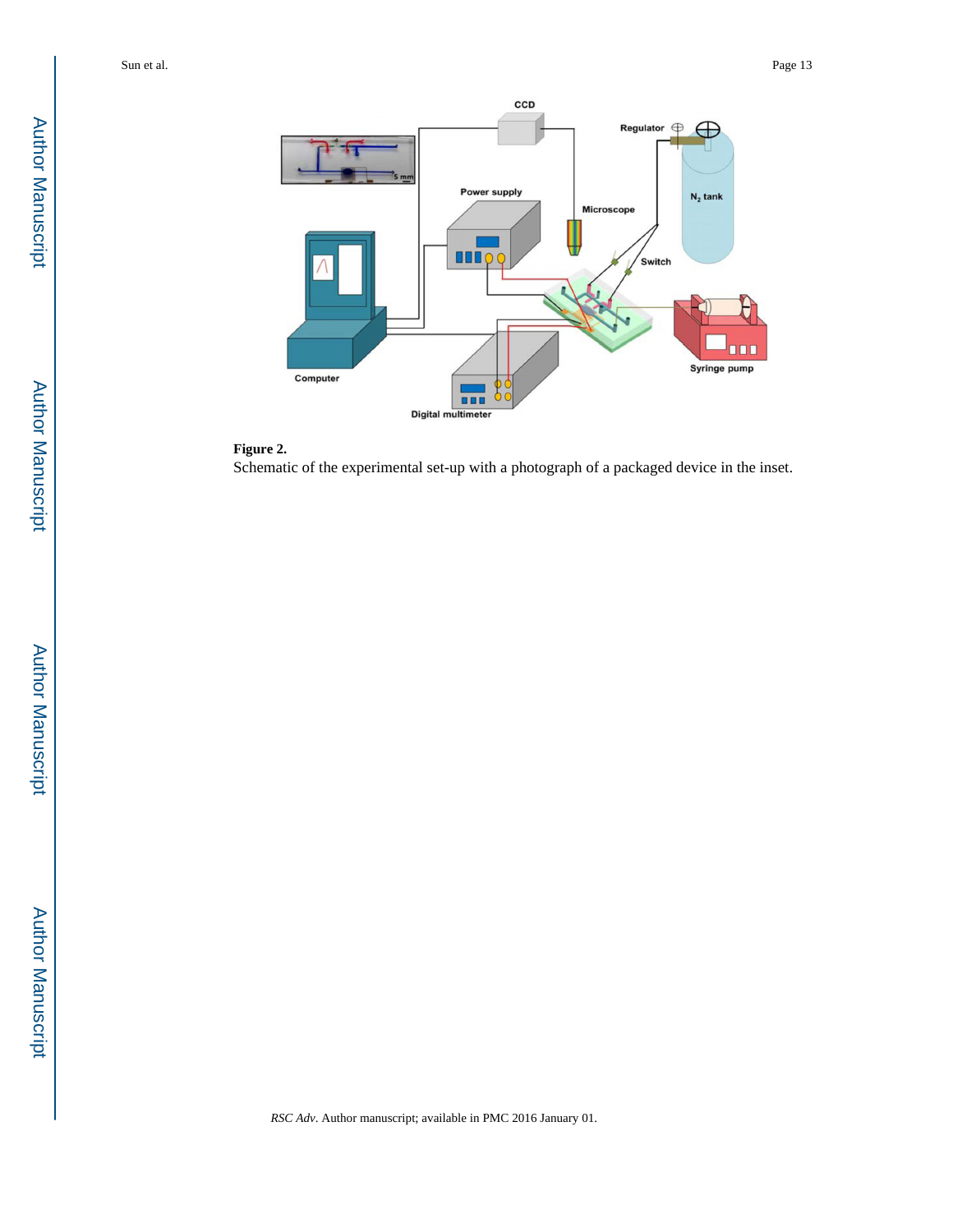

#### **Figure 3.**

Bead based PCR optimization. (A) Validation of on-chip RT-qPCR. (B) Bead quantity analysis.  $3.75 \times 10^6$  oligo(dT)<sub>25</sub> beads trapped  $10^5$  XenoRNA copies most efficiently. (C) Quantified detection of mRNA trapping efficiency using  $3.75 \times 10^6$  beads. There was no residual XenoRNA template in the binding waste. (D) Mean and standard deviation of onchip and in-tube RT-qPCR (with the *Cq* value at the 10,000 XenoRNA copy number determined to be beyond the imaging system's measurement range and hence omitted from the linear fit). Error bars in the above figures were obtained from triplicates of experiments.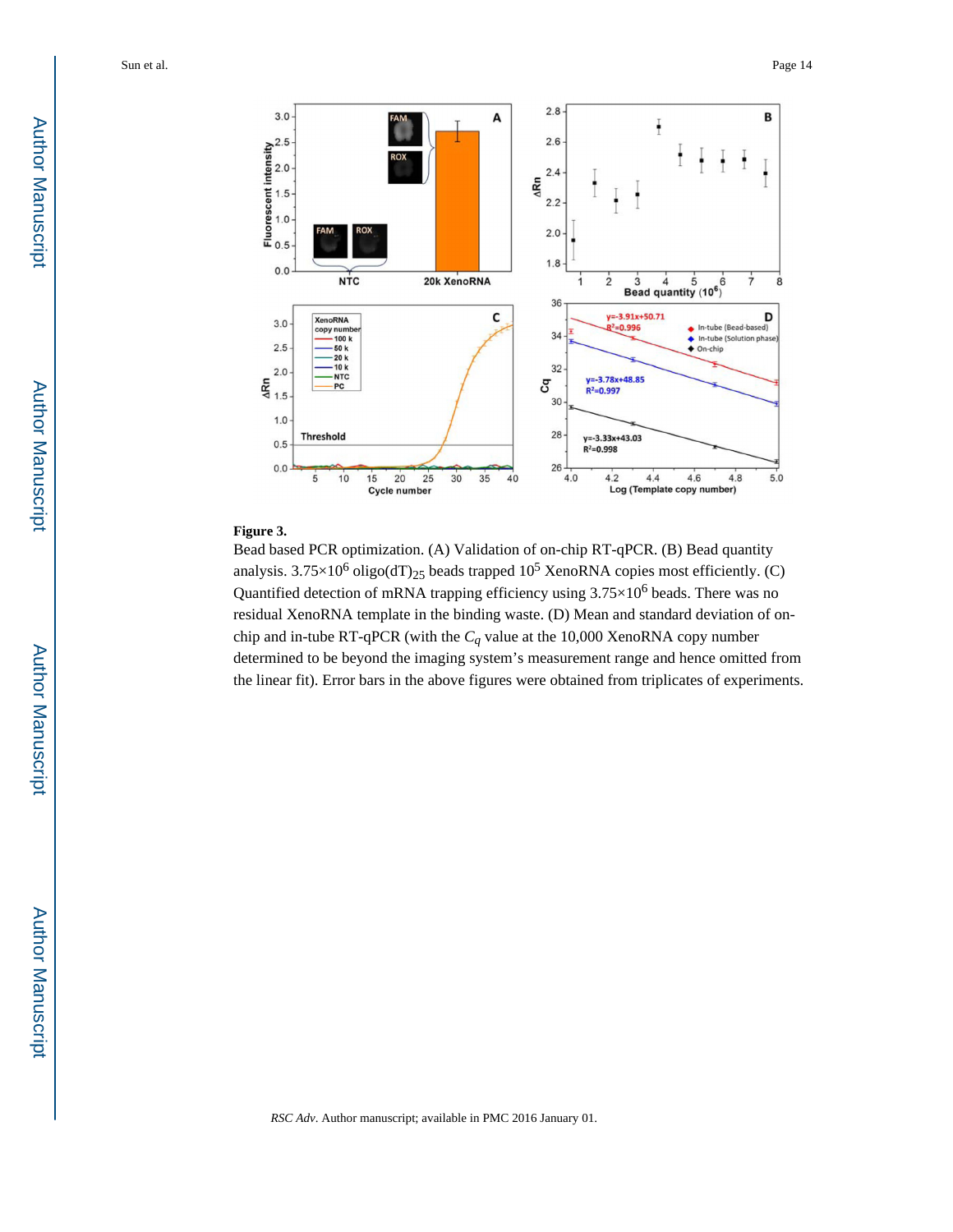

#### **Figure 4.**

Testing of single-cell trapping and lysis. (A) Micrographs of single-cell trapping. (B) Flow rate effect on cell trapping time and probability. Trapping time and probability decrease with increased flow rates. (C) Single-cell trapping efficiency. Maximum trapping efficiency obtained at a flow rate of 15  $nL/s$  and a cell density of  $10^5$  cells/mL. (D) Lysis efficiency. The PCR output was highest for cells chemically lysed for 5 min.